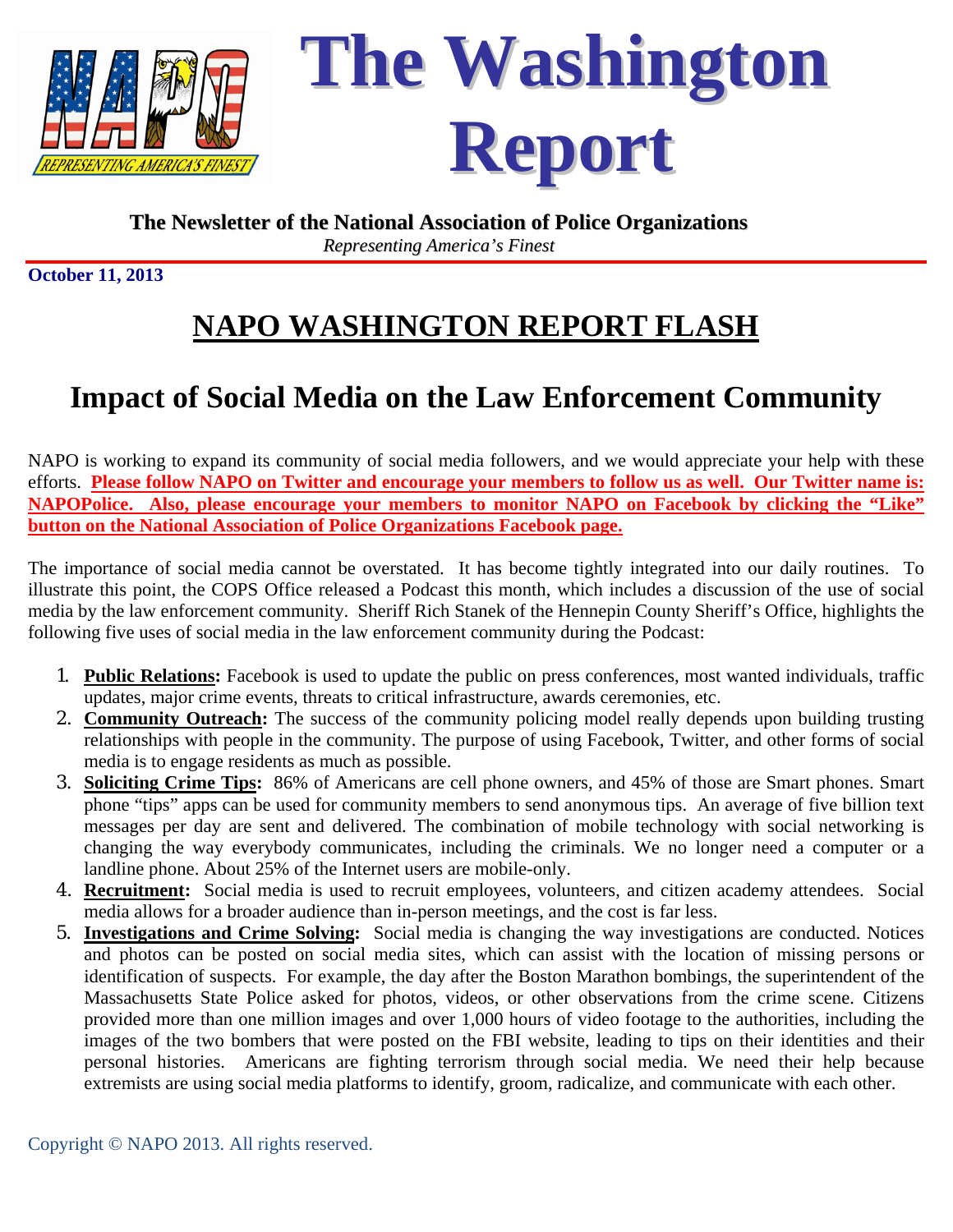The transcript of the Podcast is attached at the end of this report. Also, you can listen to this Podcast at the following link: http://www.cops.usdoj.gov/Default.asp?Item=2370.

*If you have any questions about NAPO's social media outreach efforts, please contact Melissa Nee at: mnee@napo.org.* 

#### **Source:**

"Social Media: Hennepin County." *COPS Office: Podcasts*. Community Oriented Policing Services, Oct. 2013. Web. 10 Oct. 2013. <http://www.cops.usdoj.gov/html/podcasts/the\_beat/10-2013/Stanek-Transcript.txt>.

#### **Please monitor NAPO's website www.napo.org, and Facebook page: National Association of Police Organizations, and follow us on Twitter at NAPOpolice for breaking news and updates.**

**\*\*\*\*** 

#### **Social Media: Hennepin County October 2013 Transcipt**

This is the Beat—a podcast series that keeps you in the know about the latest community policing topics facing our nation.

**TeNeane Bradford:** Hello. This is TeNeane Bradford with the COPS Office. With us today is Sherriff Rich Stanek of the Hennepin County Sheriff's Office. Hennepin County Sheriff's Office is the largest sheriff's office in Minnesota in the Upper Midwest. Sheriff Stanek is here to discuss how Hennepin County uses social media. At the National Sherriff's Association conference, you discussed the five uses of social media by law enforcement. Can you describe those five uses and give an example of each?

**Rich Stanek:** Sure. Well, in brief, one way is through public relations. Here at the sheriff's office in Hennepin County, Minnesota, we use Facebook for updating the public on press conferences, our most wanted individuals in the county, maybe lake or traffic updates, major crime events, threats to critical infrastructure, awards ceremonies, our annual open house for families. Sometimes we use it for public safety messaging, links to the media articles, and press conferences that we have about the recent spike in heroin overdoses. Facebook, I think, is a great way to talk about our resources. The subjects go well beyond what folks might see in the mainstream media.

The second part is through community outreach. A little bit different, but we think that the success of the community policing model really depends upon building trusting relationships with people out in the community. The purpose for using Facebook and Twitter and other forms of social media is to engage residents as much as possible. We posted about our free gun lock program and gave away over 100 gun locks recently at our open house just by using social media outreach.

A third way might be through soliciting crime tips. We know that more than 86% of Americans are cell phone owners, and 45% of those are smart phones. We have a sheriff's office downloadable smartphone tips app for anonymous texting tips. A few days after the launch, we got a tip that led to a most-wanted suspect's arrest. Great success with this. For context, an average of five billion text messages per day are sent and delivered. The combination of mobile technology with social networking is changing the way everybody communicates, including the criminals. We no longer need a computer or a landline phone. About 25% of the Internet users are mobile-only. One of my favorite ways to use social media is through recruitment. We use this for recruiting our employees, our volunteers, and our citizen academy attendees. We have the largest population of Somali residents in the nation outside of Mogadishu, and they've been the focus of our targeted community outreach efforts, all the way from citizen academies to meetings with Somali

Copyright © NAPO 2013. All rights reserved.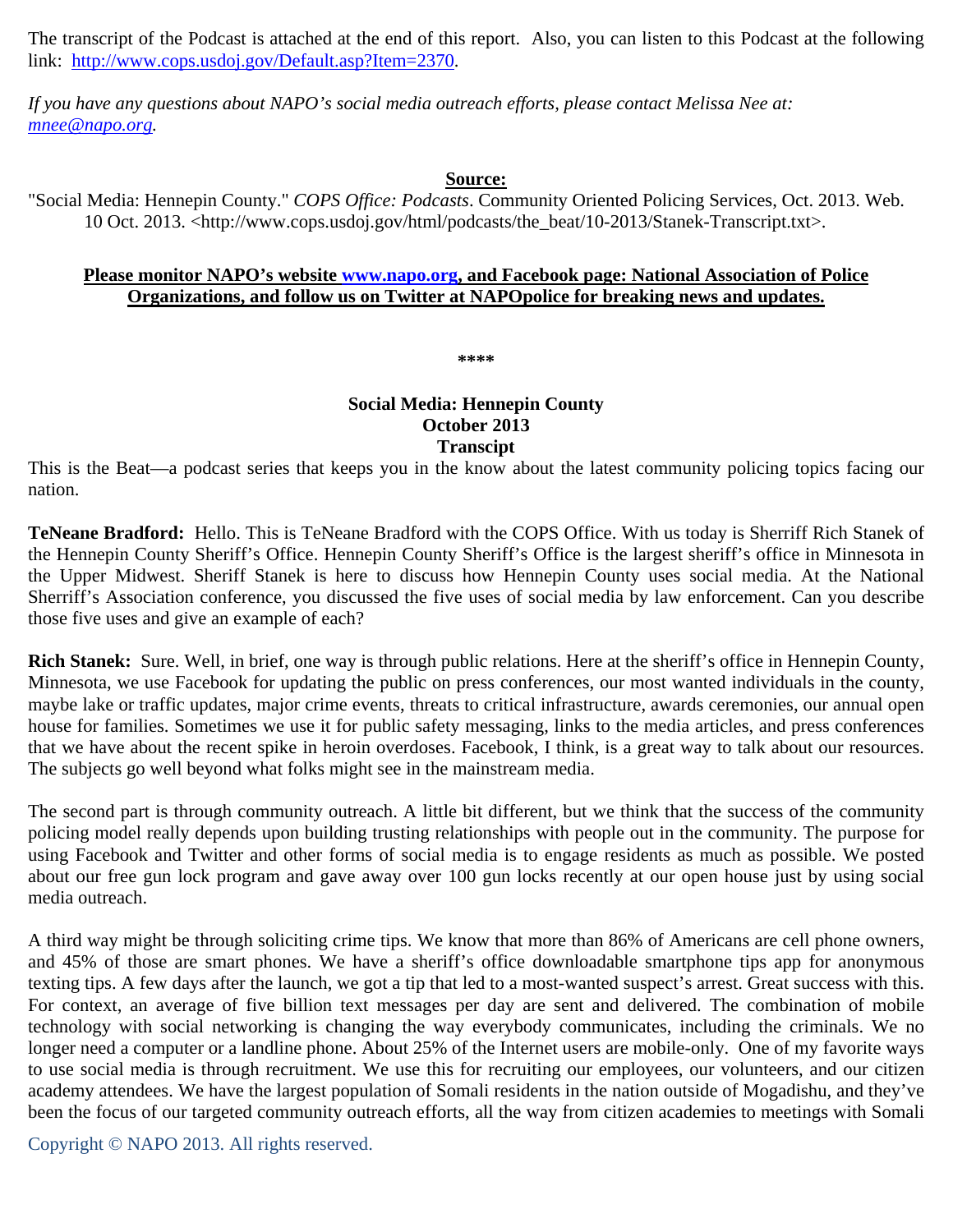youth. I firmly believe that our social media efforts contributed to our recent success in recruiting and hiring the nation's first Somali deputy sheriff. We can reach a broader audience online than we can through attending meetings, and the cost is far less.

Another way that we use it in our agency is through investigations and crime solving. This is probably the most significant use of social media for law enforcement. Honestly, social media is changing the way we investigate. This could probably be a whole separate topic. The first is about post notices and photos on social media sites to locate missing persons or identifying suspects. The day after the Boston Marathon bombings, the superintendent of the Massachusetts State Police asked folks for photos, videos, or other observations from the crime scene. What I—citizen cyber sleuths and their crowd sleuths provided more than one million images and over 1,000 hours of video footage to the authorities, including the images of the two bombers that were posted on the FBI website, leading to tips on their identities and their personal histories.

In fact, I'd say that Americans are fighting terrorism through social media. We need their help because extremists are using social media platforms to identify, groom, radicalize, and communicate with each other. They've been uploading video for years and posting photos of imprisoned extremists with captions glorifying their crimes. That's just one example of investigations and crime solving using social media.

**TeNeane Bradford:** Wow, that's a wealth of information. Let's discuss community outreach. How is Hennepin County Sherriff's Office using social media to do community policing?

**Rich Stanek**: Well, a couple of ways. One, I think agencies that serve smaller populations with fewer sworn personnel can use social media more often because it serves as a force multiplier, which any police chief or sheriff in this country would love to have. One person can perform several agency goals all at the same time, sitting at one desk. Certainly posting on the Internet takes only a few moments, but the messaging can be, and I think often is, accessed 24 hours a day, seven days a week, long after the traditional work day and work week are over.

**TeNeane Bradford:** Can you tell us a little more about the social media platforms that the Hennepin County Sherriff's Office uses and the effectiveness of those platforms?

**Rich Stanek**: You know, in the last several years, we have tried a number of different social media platforms, some with success, sometimes without success. The ones that we've found that have been most beneficial to us are the ones that we speak often in law enforcement about the advantages of leveraging technology. One of the largest, least expensive, yet most valuable tools we have available to us is social media. Certainly folks know about Twitter, Facebook, Instagram, YouTube, and MySpace. These things are all free. They're free to use. They're free to access with the base startup cost of a smartphone and Internet access.

If Facebook were a country, I read the other day, it would have about the third largest population in the world. The features for Facebook and its interactions change all the time. Using the most popular platforms and staying current with the trends is really important to us here at the sheriff's office and one of our greatest challenge. For each new usage, we work internally to identify the goals for using that particular platform; establishing the parameters for usage by employees; and then provide active training, supervision, and adopting best practices.

**TeNeane Bradford:** What advice would you give to other sheriff's offices about using social media?

**Rich Stanek**: Well, that's a great question. What's the one piece of advice you'd give? This is what I'd tell my colleagues across the country. First and foremost, the First Amendment protects the rights of anyone to post on social media sites. Once the statement is made, it's as public as if it had been published in a newspaper. Certainly the First Amendment doesn't protect these statements from being used as evidence because there's no expectation of privacy. Now, Twitter, YouTube, Facebook, Instagram, and others that I talked about earlier all can be ordered by a court to produce previous statements, even if they've been deleted. Subpoenas, court orders, and search warrants all can be

Copyright © NAPO 2013. All rights reserved.